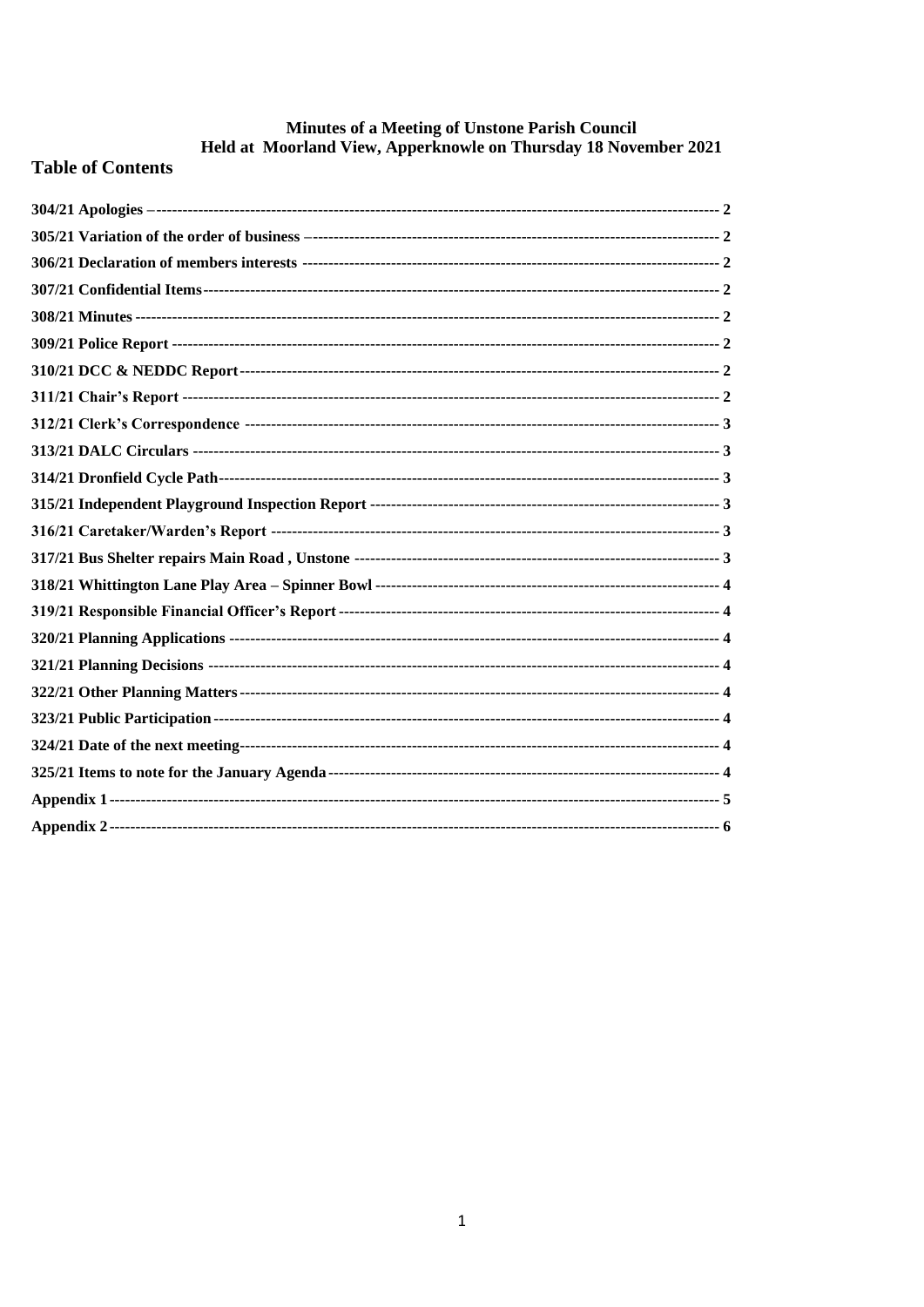#### **Minutes of a Meeting of Unstone Parish Council Held at Moorland View, Apperknowle on Thursday 18 November 2021**

**Present:** Cllr Hopkinson (in the Chair) Cllr Dale, Davison, Land, Lilleyman, Perkins, Rogers and Smith

**In Attendance:** E Smith (Relief Clerk/RFO), M Brown (Caretaker/Warden) and 4 members of the Public

<span id="page-1-0"></span>**304/21 Apologies –** Cllr Hill – no reason given

<span id="page-1-1"></span>**305/21 Variation of the order of business –** No variations

<span id="page-1-2"></span>**306/21 Declaration of members interests** - No declarations

- <span id="page-1-3"></span>**307/21 Confidential Items** – No confidential items
- <span id="page-1-4"></span>**308/21 Minutes** of the UPC meeting on Thursday 21 October 2021 **RESOLVED** Approved

#### <span id="page-1-5"></span>**309/21 Police Report**

PCSO Flowers sent a report detailing the following crimes which were reported in the Parish in October 2021 1 x Theft and 2 x Burglary.

Dronfield SNT are continuing to work within the community in respect of parking and issuing warning and giving advice when required. This time of year, as often in previous years has seen an increase in burglaries and SNT are keen to remind residents that security starts at home. SNT are happy to come out and offer further support or advice if required.

**RESOLVED** noted report. Councillors queried where the report was for the bus shelter and eggs on Halloween. The report needs more information on area and if there have been any arrests. Parking are the same offenders near the Jet Wash and Crow Lane any action on these.

# <span id="page-1-6"></span>**310/21 DCC & NEDDC Report - Cllr Dale reported:**

- 1. **Local Plan –** Lee Rowley MP wrote to the secretary of state 'calling in' the plan they stated they could not intervene at this late stage in the process. No changes can be made it will either be voted in or not. NEDDC will be considering the Local Plan on 29 November 2021.
- 2. **Double Yellow Lines –** Crow Lane/Church Street are being drawn up. Middle Handley will also be looked at. TRO process will take some time, but it looks positive.
- 3. **Parking –** Miners PH at Hundall there are narrow points in the road. Cllr Dale asked for double yellow lines in the pinch points DCC will consider the proposal.
- 4. **Grit Bin at Hundall –** Request came from residents a few years ago. Cllr Dale will fund the grit bin if the Parish agree to refill the bin. **RESOLVED** Council agreed to refill the grit bin. The Caretaker will have a look where it is to be sited.
- 5. **Peak Resort –** Cllr Dale had been to a meeting with Rupert Carr today. There is work happening behind the scenes. They have now got all the conditions discharged and work will be starting in Spring. Works are being completed to fill the cavities on the site. There will be a 10 foot bund around the area on the side of Cheetham Avenue to reduce noise. £100K feasibility study underway. Gateway area will be for a 200 room hotel with retail space and food hall. Website will be updated. Rupert Carr raised an issue with dog barking, Cllr Dale will raise this with Environmental Health.

# <span id="page-1-7"></span>**311/21 Chair's Report - The Chair reported:**

Cllr Rogers informed Cllr Hopkinson about a hand made Tommy figure in West Handley. Cllr Hopkinson was impressed with the image of the figures (all Councillors saw the pictures).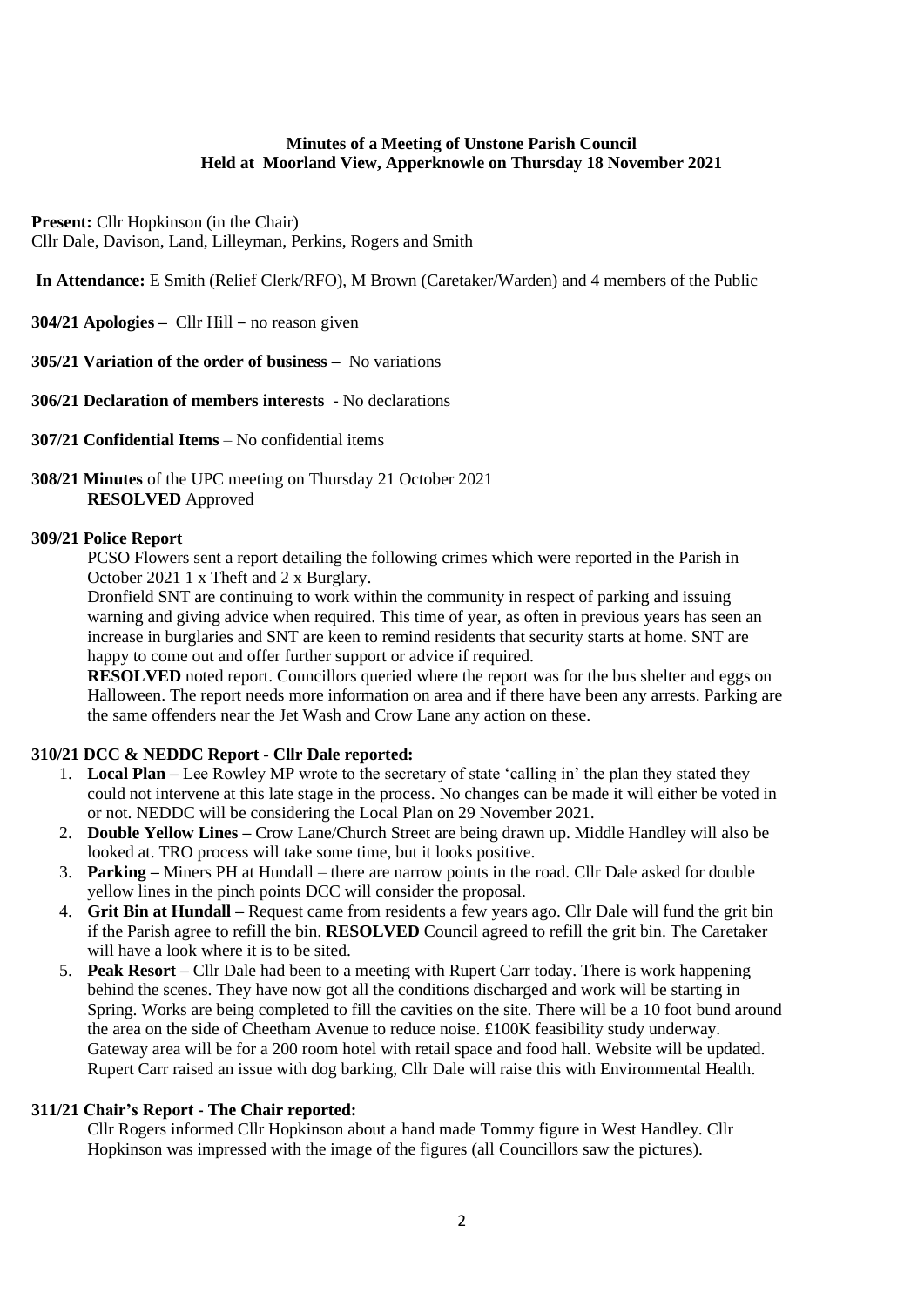**RESOLVED** Cllr Rogers will speak to the resident as the Parish would like to pay the resident to make the figures for Unstone, Cllr Rogers to feed back at the next Council meeting. The figures will be placed on the entrance to Unstone Parish.

# <span id="page-2-0"></span>**312/21 Clerk's Correspondence**

- 1. Road Closure, Main Road, West Handley 19/01 to 25/01/2022 to facilitate cabling works DCC **RESOLVED** Noted
- 2. Road Closure, Gipsy Lane, Apperknowle 07/02 to 20/02/2022 to facilitate water apparatus installation works Severn Trent Water

#### **RESOLVED** Noted

Road Closure, Hundall Lane/ Windmill Lane, Old Whittington 04/01 to 11/01/2022 to facilitate highway drainage works DCC

# **RESOLVED** Noted

3. NEDDC Leaders Briefing November 2021 **RESOLVED** Noted

- 4. NEDDC Taxi Licencing Policy Consultation **RESOLVED** Noted
- 5. Road Closure, A61 Unstone Dronfield bypass 29/11 to 02/12/2021 to facilitate 40mph speed restriction with lane closures in both directions for highways assessment works DCC **RESOLVED** Noted
- 6. NEDDC Christmas Market in aid of Ashgate Hospice 27 November 2021 10am 3pm at the Technique Stadium **RESOLVED** Noted

# <span id="page-2-1"></span>**313/21 DALC Circulars**

DALC November newsletter had been circulated, copies were available from the Clerk. **RESOLVED** Noted

# <span id="page-2-2"></span>**314/21 Dronfield Cycle Path**

Clerk has received nothing further from the officer at DCC. **RESOLVED** Noted

# <span id="page-2-3"></span>**315/21 Independent Playground Inspection Report**

The Caretaker reported that the barrier posts at Apperknowle play area are rotten. The Caretaker will have a look and feedback to Council. **RESOLVED** Noted

# <span id="page-2-4"></span>**316/21 Caretaker/Warden's Report**

- 1. Roller shutter installation now scheduled for 22 November after several cancellations.
- 2. New emergency light fitted
- 3. Routine checks on all grit bins, dog bins, waste bins, bus stops, benches around the parish
- 4. Routine grass cutting should be last one for this season this week
- 5. Routine inspections and litter picks at all play areas
- 6. Routine leaf clearing around the parish
- 7. War memorial surrounding walls and railings have now been painted
- 8. Winter bedding plants have been planted in flower beds at Ramshaw Road Apperknowle
- 9. Vandalism reported to police on bus shelter near Horse and Jockey.
- 10. Thank you to Emma Smith and relative for putting up the Tommy figure and fixing the spinner wheel at Whittington Lane play area
- 11. Thank you to Cllr Rogers for conducting the play area inspections. Cllr Rogers noted that someone had scratched the new handle on the see saw with something sharp. **RESOLVED** Noted

# <span id="page-2-5"></span>**317/21 Bus Shelter repairs Main Road , Unstone**

Bus shelter glass has now been replaced.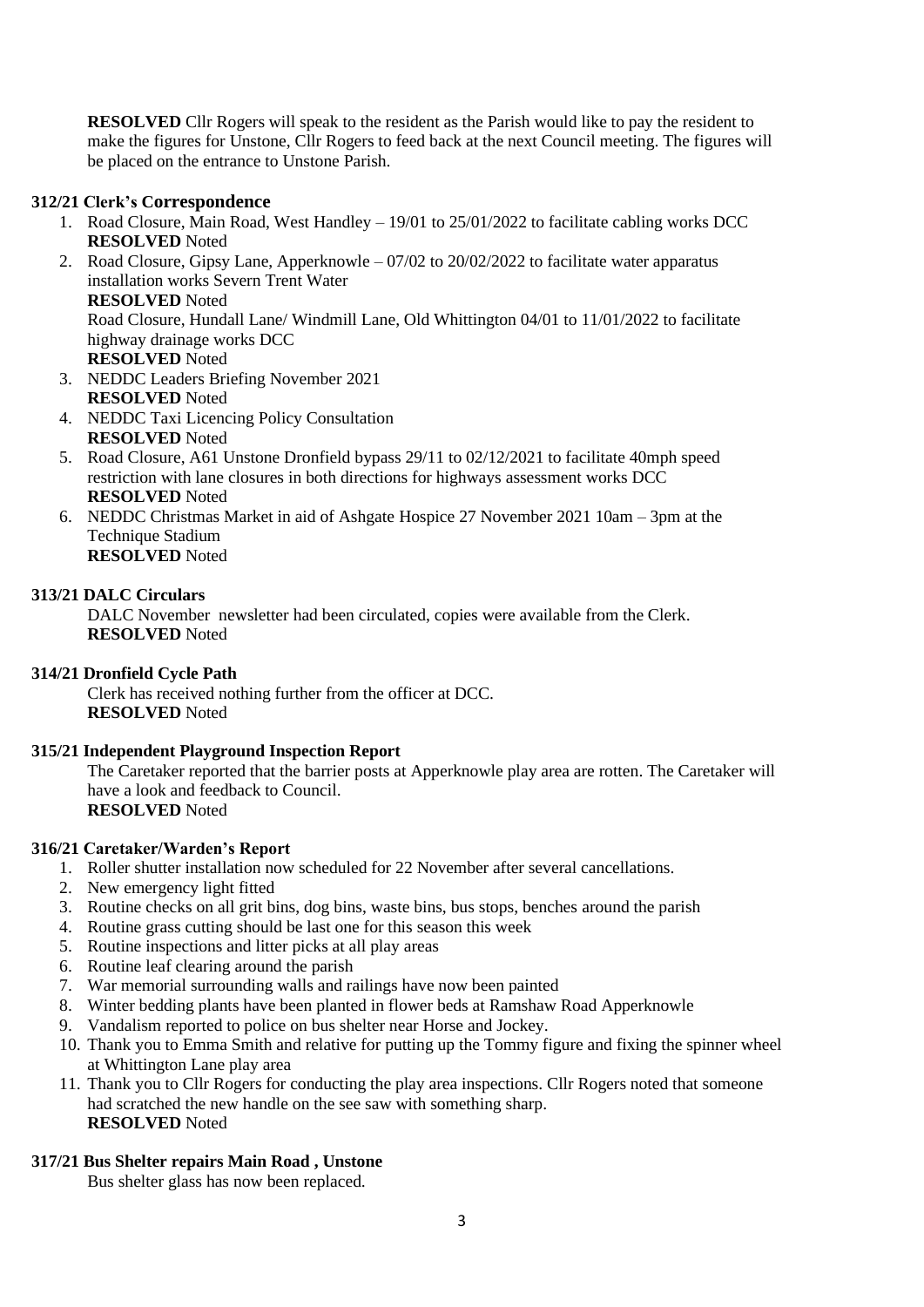#### **RESOLVED** Noted

#### <span id="page-3-0"></span>**318/21 Whittington Lane Play Area – Spinner Bowl** Spinner bowl has now been repaired. **RESOLVED** Noted

#### <span id="page-3-1"></span>**319/21 Responsible Financial Officer's Report**

- 1. The RFO's payment list for November 2021 totalling £26,582.79 had been circulated to Councillors (Appendix 1)
	- **RESOLVED** approved
- 2. The bank reconciliation up to 31 October 2021 had been circulated to Councillors (Appendix 2) **RESOLVED** approved
- 3. CCTV at Whittington Lane Play Area RFO reported that we are awaiting an installation date from Western Power and ASI Security. **RESOLVED** Noted
- 4. Discretionary Reopening Grant RFO reported that £4,000 had been received from NEDDC. **RESOLVED** Noted
- 5. Tree works based on inspection report **RESOLVED** approved quote of £1,540.00 from Anderson Tree Care

#### <span id="page-3-2"></span>**320/21 Planning Applications**

NED 21/01267/DISCON – Discharge of conditions 3 (Surface Water drainage works, 4 (Foul drainage works), 5 (materials), 6 (External lighting), 7 (Ground Levels) and 8 (Landscaping details) pursuant of 19/00697/FL at The Derek Oldman Memorial Ground, Windmill Lane, Hundall **RESOLVED** No comments made

#### <span id="page-3-3"></span>**321/21 Planning Decisions**

No planning decisions received. **RESOLVED** to note

#### <span id="page-3-4"></span>**322/21 Other Planning Matters**

Planning Appeal against refusal of a householder application at Ouzlebank Farm, Highgate Lane, Dronfield 20/00971/FLH – Application for a single storey extension to detached dwelling. **RESOLVED** No comments made

#### <span id="page-3-5"></span>**323/21 Public Participation**

A member of the public was surprised to see a hearse and a crowd of people at Ash Lane, have they got permission to bury someone at the site. Cllr Dale will raise this and will let the resident know.

A member of the public asked about the buses from Chesterfield to Apperknowle (TM Travel bus 15) as this has not arrived on a number of occasions. Cllr Dale will send the Clerk David Bowden email address to contact him about the irregularity.

<span id="page-3-6"></span>**324/21 Date of the next meeting** was confirmed for Thursday 20 January 2022 at 7pm

#### <span id="page-3-7"></span>**325/21 Items to note for the January Agenda**

Tommy Figures Rotten barrier posts at Apperknowle play area

The meeting closed at 7.45pm

Chair's signature………………………………………………………………………20 January 2022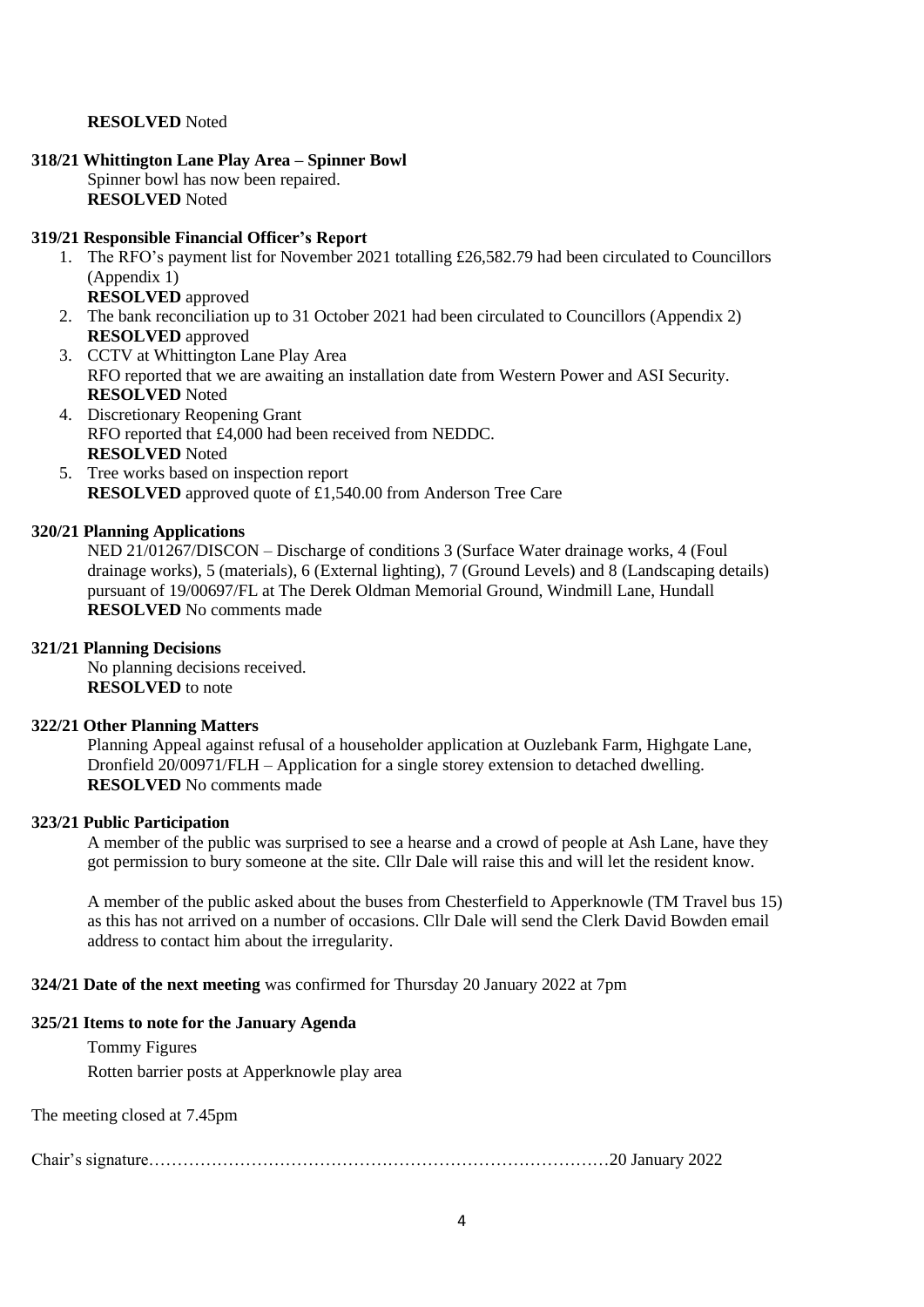<span id="page-4-0"></span>

| <b>November</b> | <b>Cheque Requests</b> |                                            |               |                |              |
|-----------------|------------------------|--------------------------------------------|---------------|----------------|--------------|
|                 | <b>Payee</b>           | <b>Details</b>                             | <u>Amount</u> | <b>Vat Rec</b> | <u>Total</u> |
| D/D             | Leasys                 | Van HP Charge 21/SAP/00009492              | £248.17       | £49.63         | £297.80      |
| D/D             | <b>NEDDC</b>           | <b>Trade Waste Collections</b>             | £38.09        | £0.00          | £38.09       |
| D/D             | <b>Waterplus</b>       | <b>Water Bill</b>                          | £36.72        | £0.00          | £36.72       |
| D/D             | <b>Unity Trust</b>     | Fuel, OAP Supplies, SLCC Membership        | £574.97       | £20.03         | £595.00      |
| D/D             | Nest                   | <b>Pension Contributions November 2021</b> | £93.01        | £0.00          | £93.01       |
| S/O             | <b>Wish Computers</b>  | Web site management                        | £23.00        | £0.00          | £23.00       |
| D/D             | <b>British Gas</b>     | Gas Invoice (08/09 to 07/10/2021)          | £26.90        | £1.34          | £28.24       |
| D/D             | <b>British Gas</b>     | Electric Bill (01/09 to 28/10/2021)        | £93.57        | £4.67          | £98.24       |
| <b>BACS</b>     | <b>E</b> D Steel Ltd   | Tape, Pliers, Brushes, Hammerite etc       | £130.95       | £26.15         | £157.10      |
| <b>BACS</b>     | Fast Signs             | Sign for Whittington Lane Play Area        | £159.88       | £31.98         | £191.86      |
| <b>BACS</b>     | Kompan                 | <b>Whittington Lane Play Equipment</b>     | £16,527.42    | £3,305.48      | £19,832.90   |
| <b>BACS</b>     | <b>Killis</b>          | <b>Cleaning Materials</b>                  | £41.75        | £8.35          | £50.10       |
| <b>BACS</b>     | <b>NEDDC</b>           | <b>Premises Licence</b>                    | £70.00        | £0.00          | £70.00       |
| <b>BACS</b>     | <b>DCS Cleaning</b>    | October 2021 Clean                         | £192.25       | £38.45         | £230.70      |
| <b>BACS</b>     | Eden Washrooms         | Sanitary, mats, soaps etc                  | £566.25       | £113.25        | £679.50      |
| <b>BACS</b>     | <b>NEDDC</b>           | <b>Chairs Appeal</b>                       | £50.00        | £0.00          | £50.00       |
| <b>BACS</b>     | Chubb                  | <b>Fire Alarm Service</b>                  | £159.50       | £31.90         | £191.40      |
| <b>BACS</b>     | <b>Miscellaneous</b>   | Payroll November 2021                      | £3,193.07     | £0.00          | £3,193.07    |
| <b>BACS</b>     | <b>HMRC</b>            | Payroll November 2021                      | £726.06       | £0.00          | £726.06      |
|                 |                        | <b>November 2021 Payments Total</b>        | £22,951.56    | £3,631.23      | £26,582.79   |